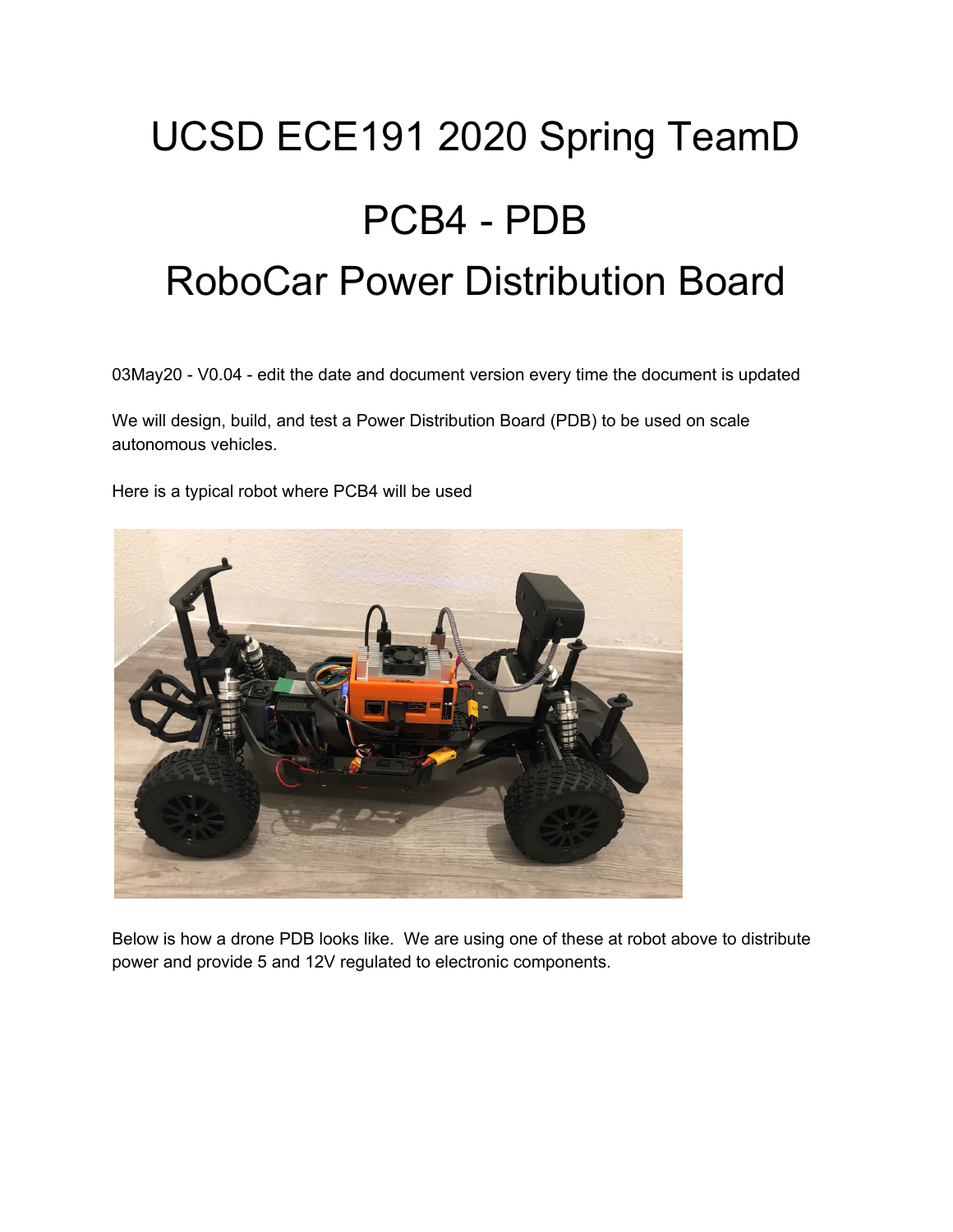

Close-up view of a typical drone PDB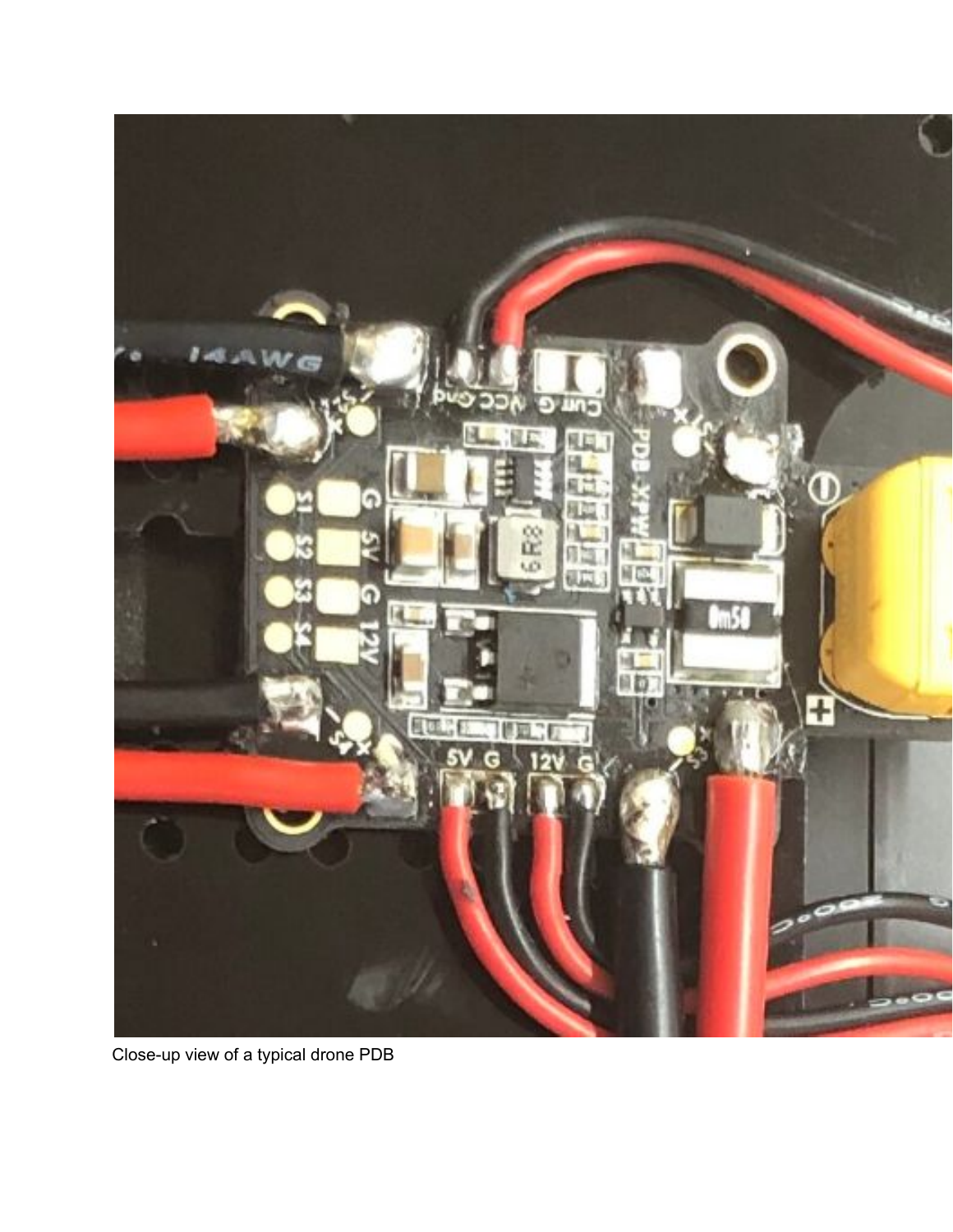

View of the bottom part of the electronic assembly plate

Here is a nice design example how PCB4 can look like at the end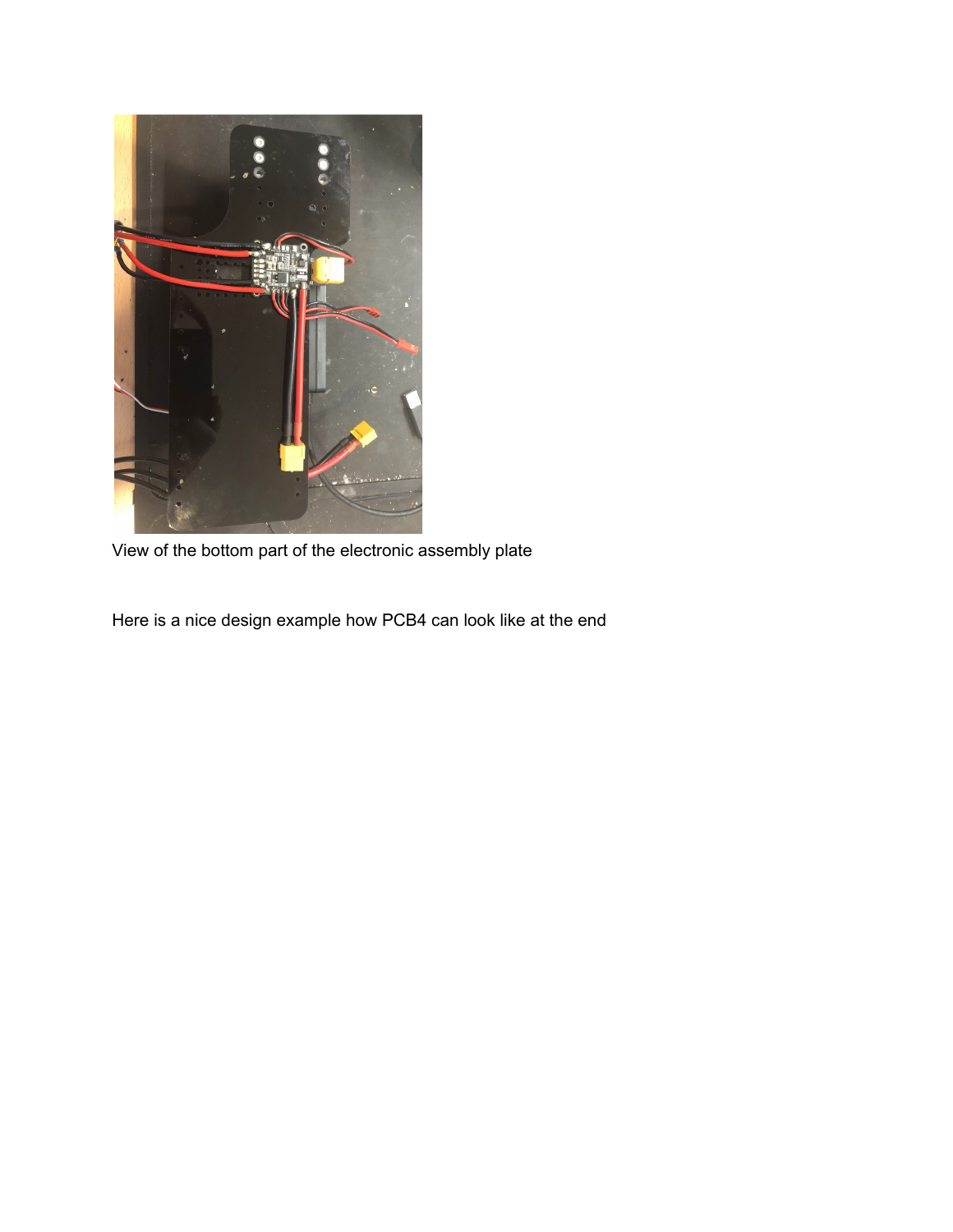

You should look for open source designs to build-on for the individual functions. No need to reinvent the wheel.

## Inputs

- 1. Inputs
	- 1.1. In VCC Battery Connector Here is where the main robot battery will connect. [XT60](https://www.youtube.com/watch?v=qEdysiZAYZ4) or [XT90](https://www.youtube.com/watch?v=nVWn5u3WRsQ) male connectors can be soldered vertically or in a 90 [degrees](https://www.google.com/search?q=xt60+90+degree&rlz=1C5CHFA_enUS734US734&sxsrf=ALeKk00oVRhu63iIknnaSMdZ1YZNmIRAKA:1585721928248&tbm=isch&source=iu&ictx=1&fir=ayeCjKvU-Am7dM%253A%252CcTqJwbq_BXNGNM%252C_&vet=1&usg=AI4_-kT331OSErV8ZcmCoqQJk2XBAKyoOQ&sa=X&ved=2ahUKEwjtl_vBysboAhWQvp4KHTRJAsYQ9QEwAHoECAoQEQ#imgrc=ayeCjKvU-Am7dM) [angle.](https://www.google.com/search?q=xt60+90+degree&rlz=1C5CHFA_enUS734US734&sxsrf=ALeKk00oVRhu63iIknnaSMdZ1YZNmIRAKA:1585721928248&tbm=isch&source=iu&ictx=1&fir=ayeCjKvU-Am7dM%253A%252CcTqJwbq_BXNGNM%252C_&vet=1&usg=AI4_-kT331OSErV8ZcmCoqQJk2XBAKyoOQ&sa=X&ved=2ahUKEwjtl_vBysboAhWQvp4KHTRJAsYQ9QEwAHoECAoQEQ#imgrc=ayeCjKvU-Am7dM) Only one connector to be used. Holes overlap. That is, can solder one XT60 or XT90.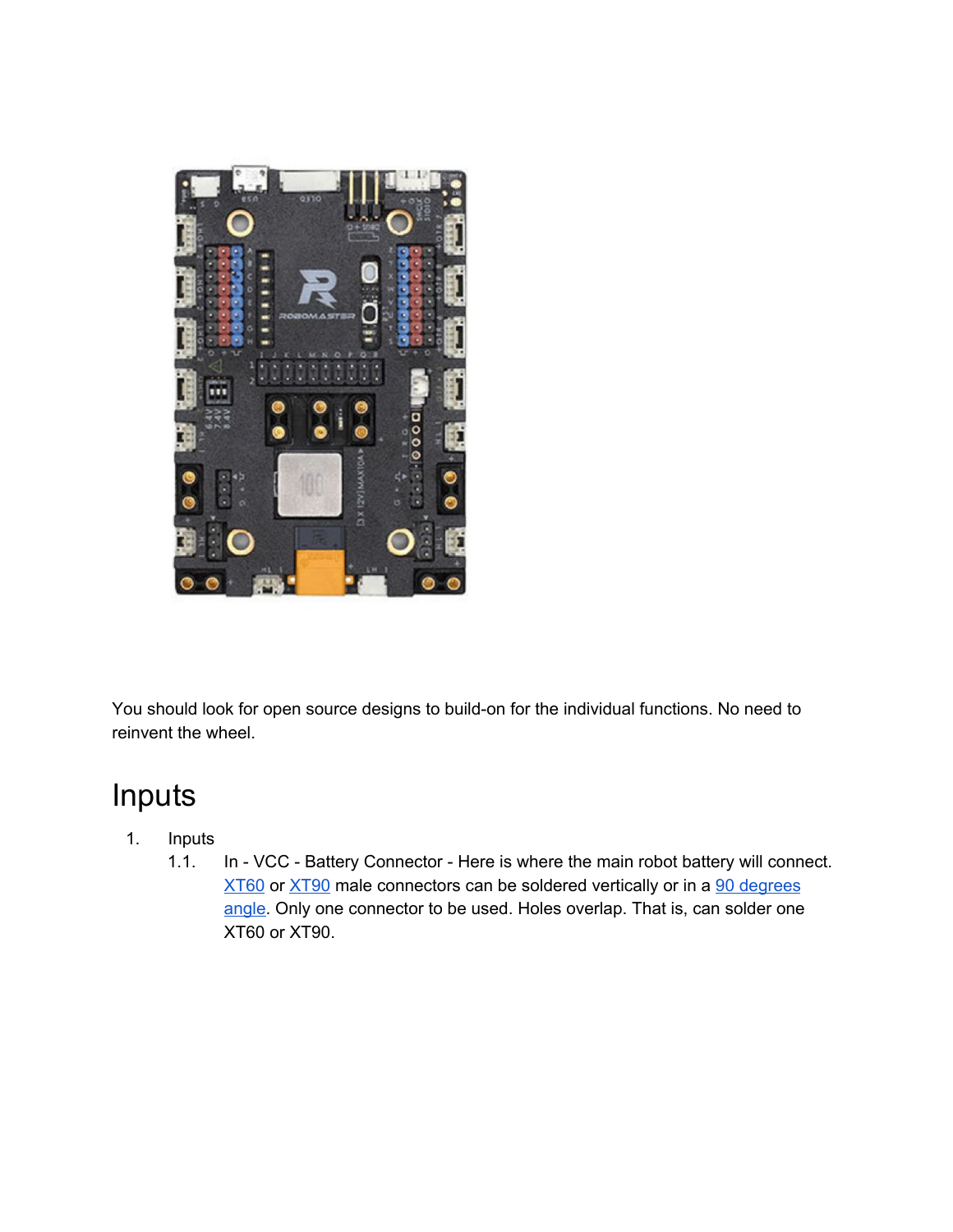





example of XT60 holes.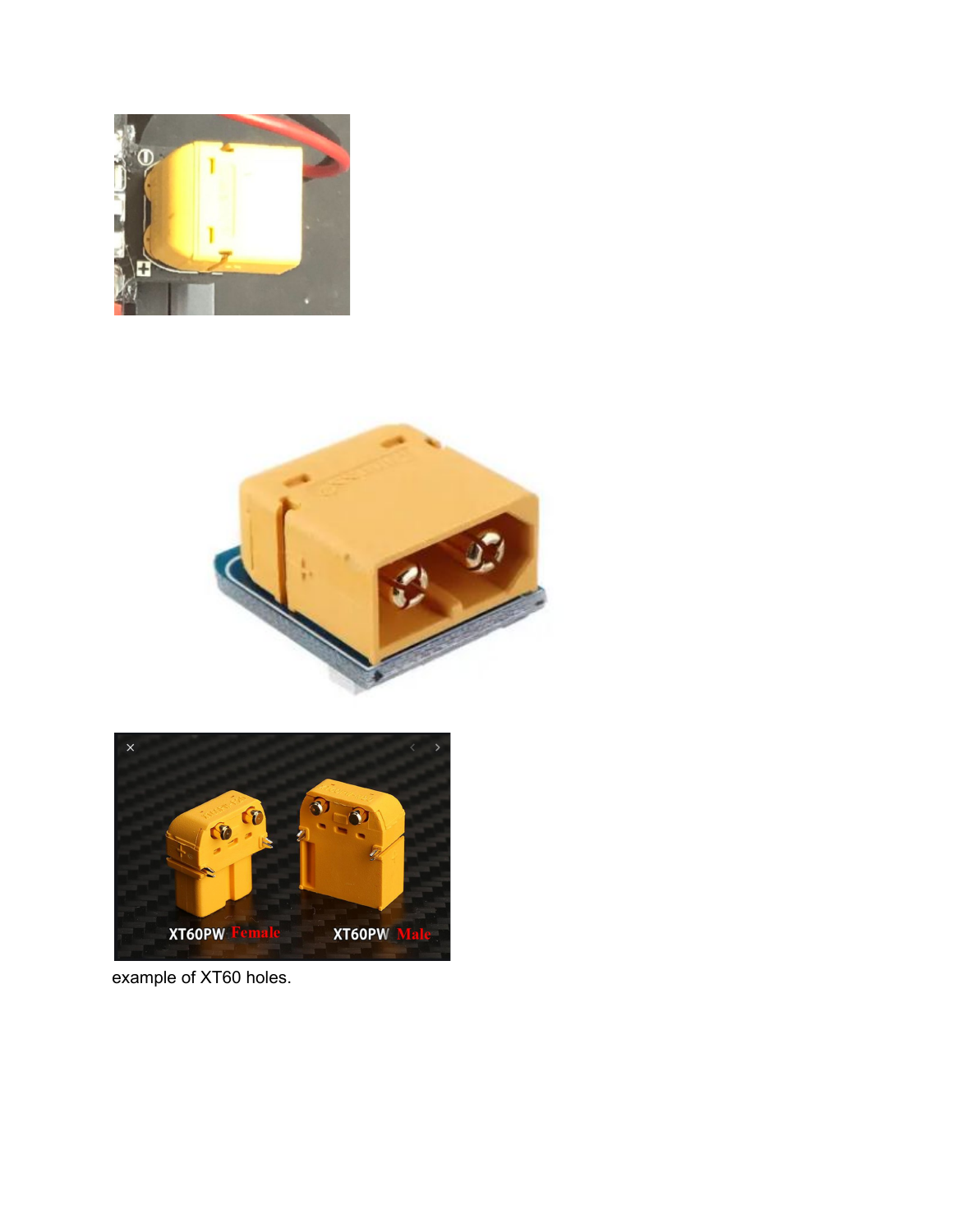

90-degree PCB mountable XT60 connecto... reddit com

1.2. In - LiPo Battery Balance Connector - here is where the main battery balance connectors will plug in so we can monitor the voltage per cell. See battery alarm later in this document. Plan for a 6 cell battery connector (7 pins). Therefore, 2, 3, 4, 5 or a 6 cell battery can be connected. We will replicate the functionality of these Lipo Alarms.

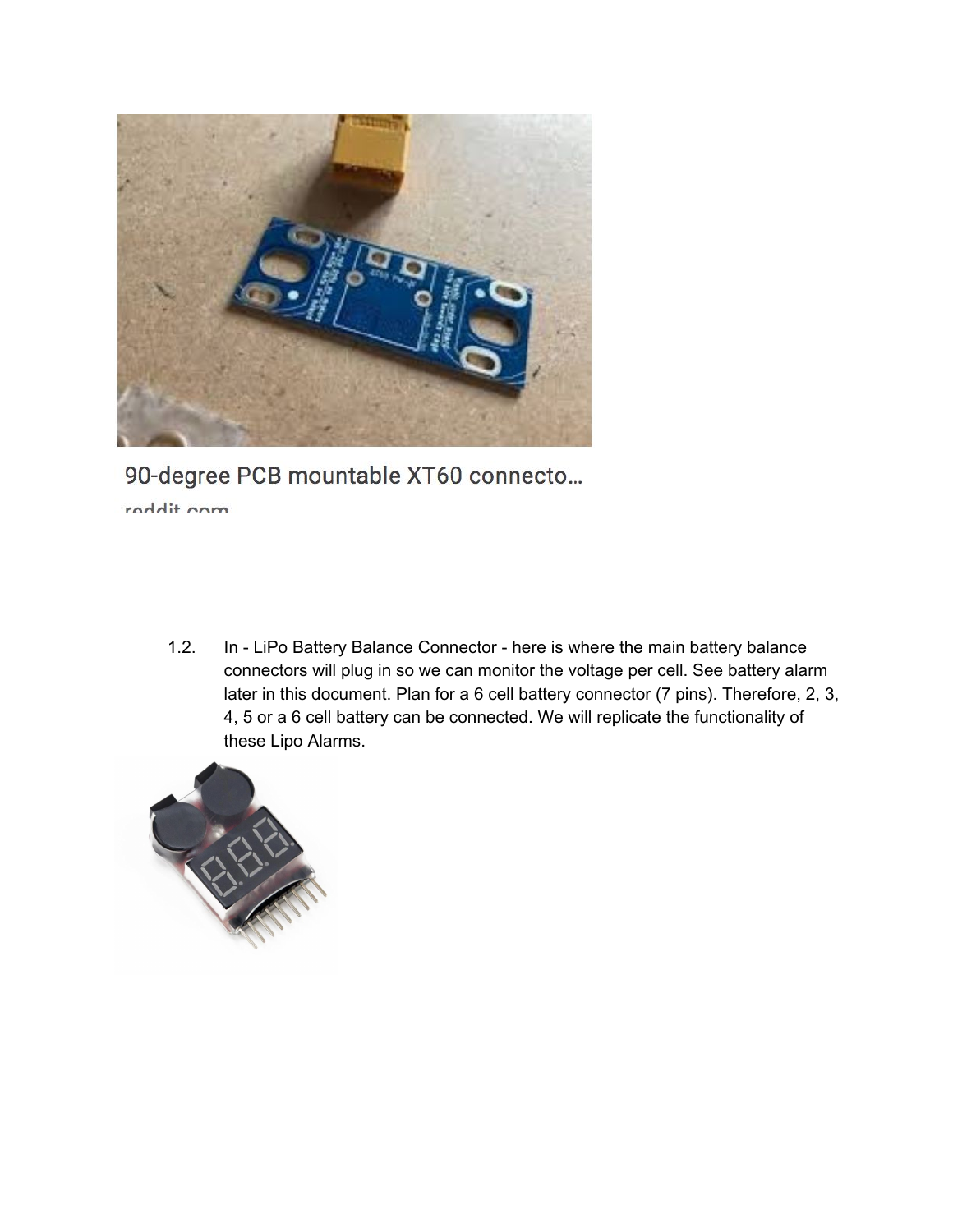### **Outputs**

Note: Continuous current on the specs below

- 2. Outputs Note: add a capacitor (size TBD) to each VCC, 12V, 5V, and 3.3V connection
	- 2.1. Out XT 60 female 90 degree or vertical assembly, direct from VCC
	- 2.2. Out XT 60 female 90 degree or vertical assembly, direct from VCC
	- 2.3. Out XT 30 female 90 degree (if exist) or vertical assembly, direct from VCC
	- 2.4. Out XT 30 female 90 degree (if exist) or vertical assembly, direct from VCC
	- 2.5. Out XT 30 female 90 degree (if exist) or vertical assembly, direct from VCC
	- 2.6. Out XT 30 female 90 degree (if exist) or vertical assembly, direct from VCC
	- 2.7. Out XT 30 female 90 degree (if exist) or vertical assembly, 12V (DC/DC 1) 5A
	- 2.8. Out XT 30 female 90 degree (if exist) or vertical assembly, 12V (DC/DC 1)
	- 2.9. Out XT 30 female 90 degree (if exist) or vertical assembly, 12V (DC/DC 1)
	- 2.10. Out XT 30 female 90 degree (if exist) or vertical assembly, 12V (DC/DC 1)
		- '[l.;
		- L.l;
		- $|l, l, l|$
	- 2.11. Out XT 30 female 90 degree (if exist) or vertical assembly, 5V (DC/DC 2) 10A
	- 2.12. Out XT 30 female 90 degree (if exist) or vertical assembly, 5V (DC/DC 2)
	- 2.13. Out XT 30 female 90 degree (if exist) or vertical assembly, 5V (DC/DC 2)
	- 2.14. Out XT 30 female 90 degree (if exist) or vertical assembly, 5V (DC/DC 2)
	- 2.15. Out XT 30 female 90 degree (if exist) or vertical assembly, 5V (DC/DC 2)
	- 2.16. Out JST female 90 degree (if exist) or vertical assembly, 3.3V (DC/DC 3) 3A
	- 2.17. Out JST female 90 degree (if exist) or vertical assembly, 3.3V (DC/DC 3)
	- 2.18. Out JST female 90 degree (if exist) or vertical assembly, 3.3V (DC/DC 3)
	- 2.19. Out JST female 90 degree (if exist) or vertical assembly, 3.3V (DC/DC 3)
	- 2.20. LED red and JST female 90 degree (if exist) or vertical assembly, resistor , VCC - for external
		- https://www.sparkfun.com/products/9750
	- 2.21. LED yellow and JST female 90 degree (if exist) or vertical assembly, resistor , 12V - for external LED
	- 2.22. LED green and JST female 90 degree (if exist) or vertical assembly, resistor , 5V - for external LED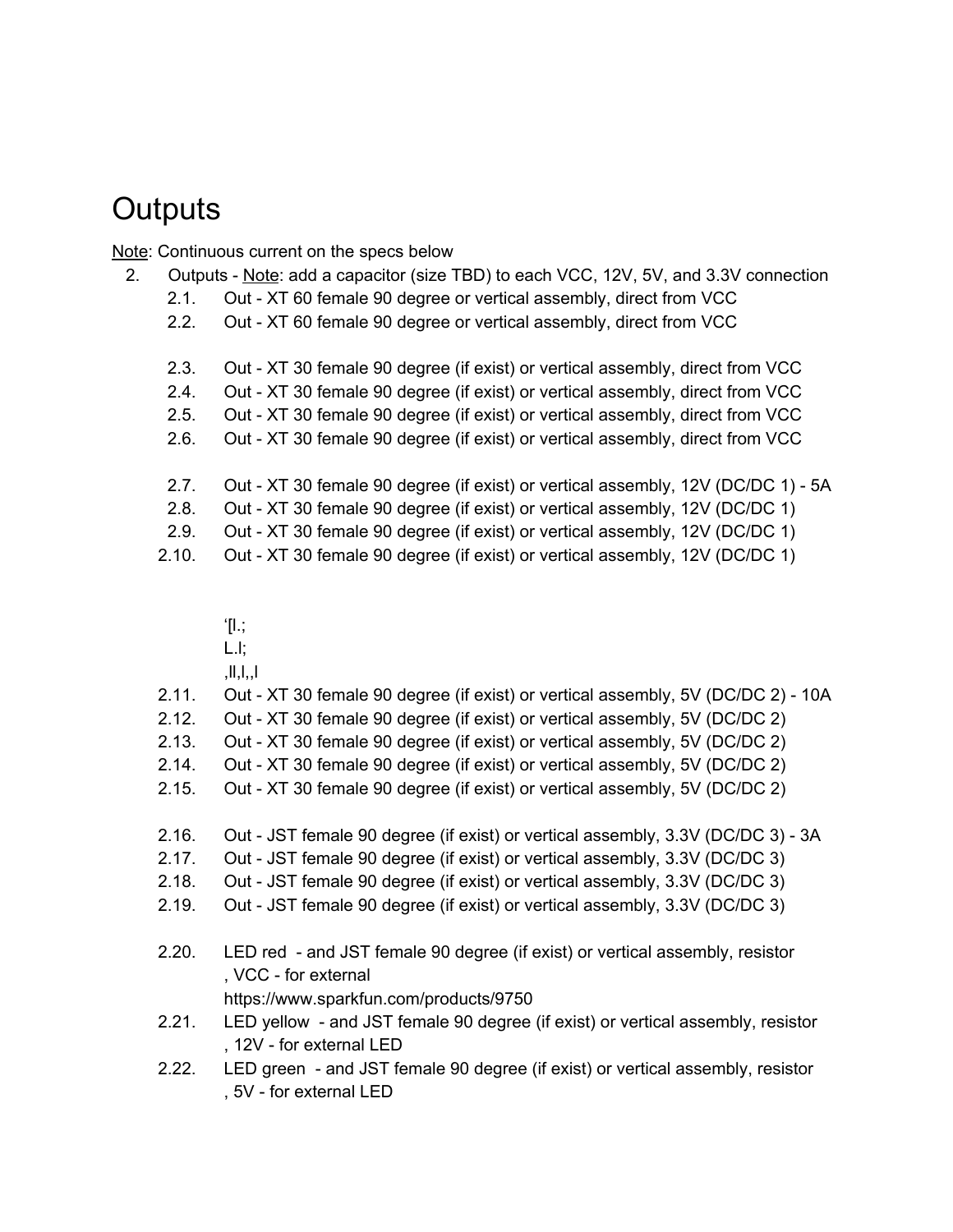2.23. LED blue - and JST female 90 degree (if exist) or vertical assembly, resistor , 3.3V - for external LED

<https://www.ebay.com/p/21011645145> (JST male + female connectors)

## Functionality

- 3. Functionality
	- 3.1. Integrate a LiPo battery [monitor](https://www.youtube.com/watch?v=A0EjDtGSepw) alarm buzzer and digital display for voltage, up to 6 cells



### For Possible Reference

<http://www.mateksys.com/?portfolio=fchub-12s>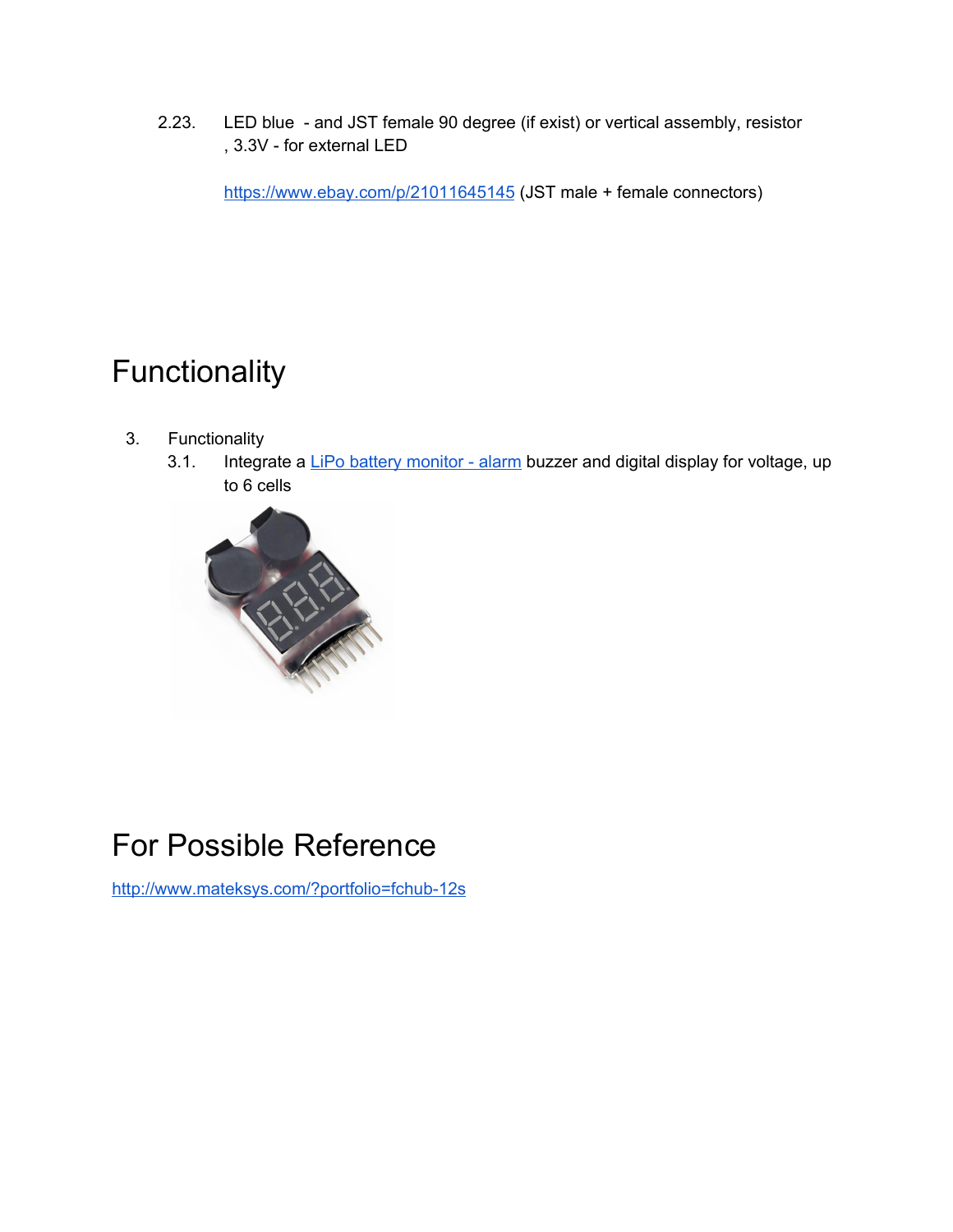



#### **MATEKSYS FCHUB-12S**

Input: 8~60V DC (3~12S LiPo) BEC 5V, 5A cont. 6A burst BEC12V, 4A cont. 5A burst LDO 3.3V, 500mA cont. PDB 4x70A cont. 440A burst High Precision Current-Sense 440A, Scale 75

Switchable 12V output Selectable VBAT for FC voltage detection

50\*55\*6mm, 21g Mounting holes 30.5mm @3mm

FFC connection with MATEKSYS FC STD series

### **JLPCP Part Number: C##### found in link**

#### 12V (DC/DC 1) - 5A \*

- Vin=8-32v, Vout=0.8v-(0.9Vin), Iout=5A Asynchronous Step-down Converter Pgs: 12, 15 **[https://datasheet.lcsc.com/szlcsc/Anpec-Elec-APW7090KAI-TRG\\_C125178.pdf](https://datasheet.lcsc.com/szlcsc/Anpec-Elec-APW7090KAI-TRG_C125178.pdf)**
- Vin=8-36v, Vout=Adjustable, Iout=5A Step-down Converter Either CC or CV Pgs: 9 [cc/cv, Vout, Icc] [https://datasheet.lcsc.com/szlcsc/1902221502\\_Eutech-Microelectronics-EUP3467AWIR1\\_C370735.pdf](https://datasheet.lcsc.com/szlcsc/1902221502_Eutech-Microelectronics-EUP3467AWIR1_C370735.pdf)

#### 5V (DC/DC 2) - 10A

- Vin=6-42v, Vout=Adjustable, Iout= up to 15A Synchronous Step-down Controller Section 9.2.2 (1) [https://datasheet.lcsc.com/szlcsc/Texas-Instruments-TI-LM3150MHX\\_C48112.pdf](https://datasheet.lcsc.com/szlcsc/Texas-Instruments-TI-LM3150MHX_C48112.pdf)
- Vin=6-36v rail, Vout=Adjustable, Iout= up to 10A \*Power Module Switcher Section 7.1, 8.1, 8.2, 8.2.1, 8.2.2.3 <http://www.ti.com/lit/ds/symlink/lmz13610.pdf>